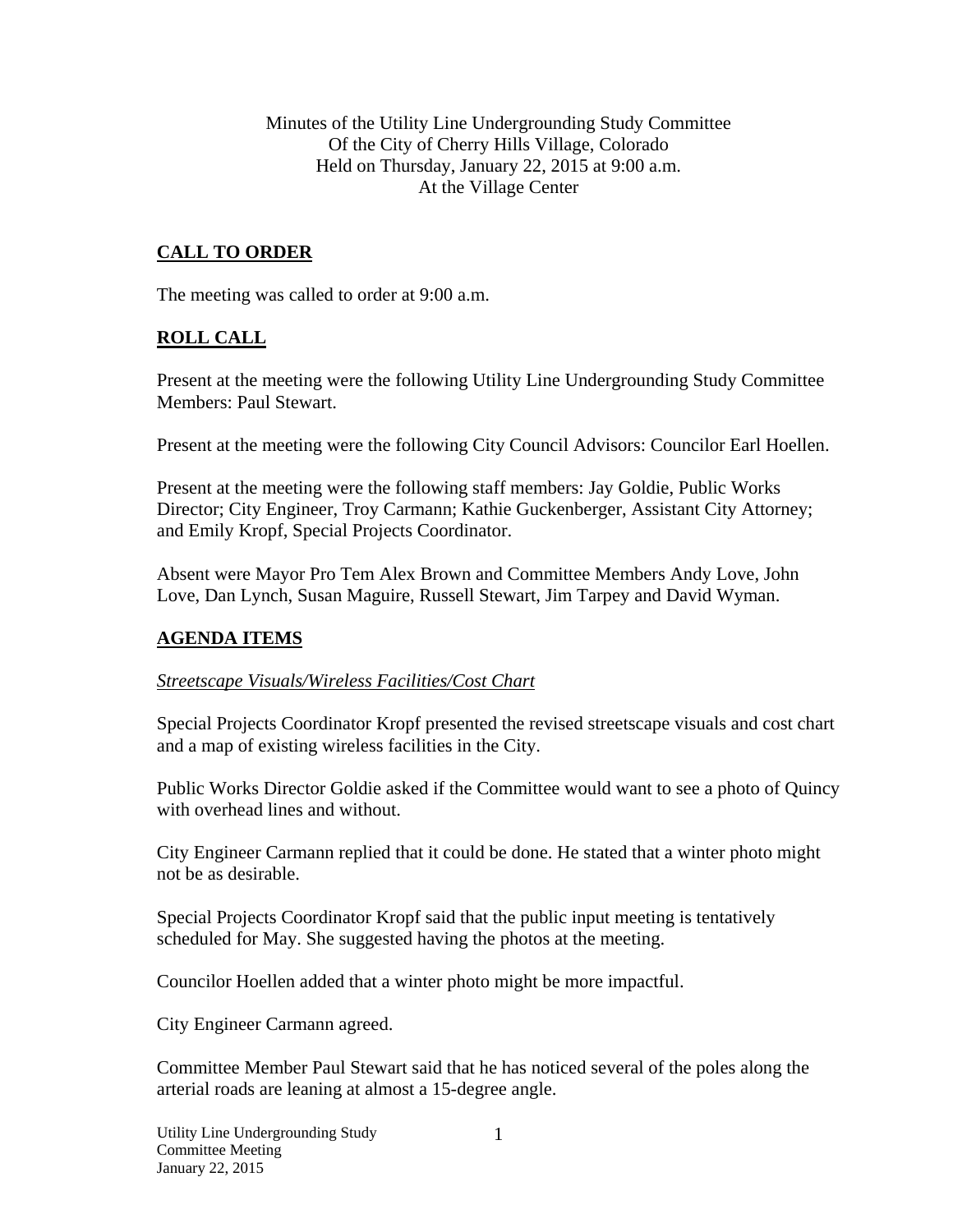City Engineer Carmann stated that the wireless facilities map is based on FCC records. He added that the towers are important because they are likely connected by fiber. The antennas are less significant for the purposes of the Committee.

Councilor Hoellen asked what the difference is between a tower and an antenna.

City Engineer Carmann responded that a tower is a standalone structure where as an antenna is added to an existing structure.

Committee Member Paul Stewart asked if there is a height restriction.

Public Works Director Goldie replied that towers might be exempt per the FCC.

City Engineer Carmann stated that he could check with Community Development Director Zuccaro.

Councilor Hoellen asked if towers could only be used for cell coverage.

City Engineer Carmann said that towers could possibly be used for a new telecommunications system.

Councilor Hoellen asked what the status of the Xcel Quincy study is.

Public Works Director responded that it will hopefully be ready in February.

### *Community Outreach*

Special Projects Coordinator Kropf stated that Jan Wondra with the *Villager* is scheduled to attend the February  $19<sup>th</sup>$  meeting in order to discuss the project with the Committee before writing an article about the results of the City's broadband RFI.

Committee Member Paul Stewart asked if staff would have enough time to compile the RFI responses.

Special Projects Coordinator Kropf replied that the timeline for the article is flexible. She also presented a draft article for the next issue of the *Village Crier* and asked for suggested edits.

Councilor Hoellen suggested adding that information from the Xcel Quincy study and RFI responses will be provided at a later date. He also recommended focusing on the arterial roads and state highways and removing the cost chart until there is a more accurate estimate.

Public Works Director Goldie said that it should be stated that residential streets and private property are not included in the proposed project.